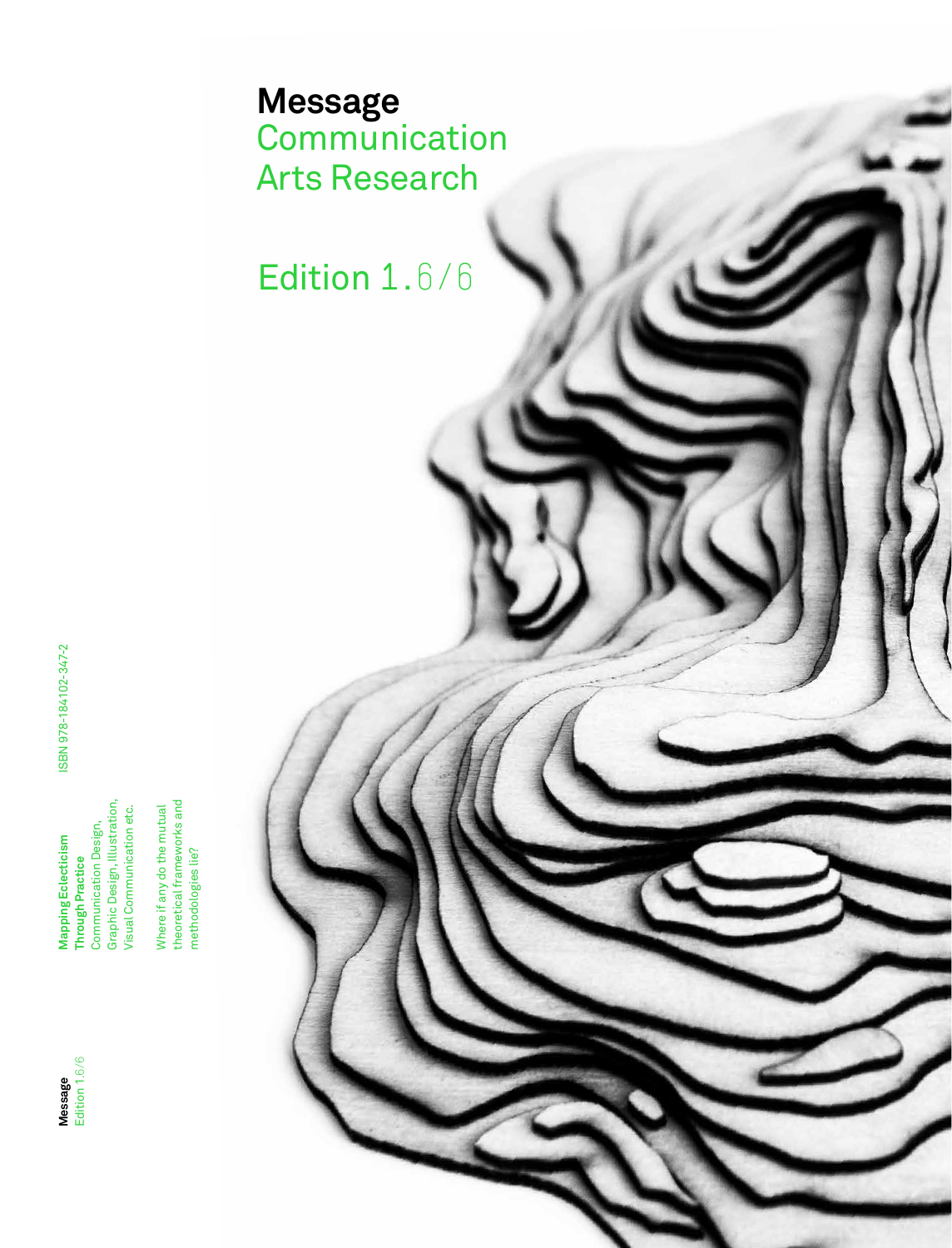| The following are edited extracts adapted from a series of informal<br>meetings, emails, notes and a public conversation, Do Words Float?, held<br>between Lizzie Ridout (LR) and Maria Christoforidou (MC).                                                                                                                                                                                                  |  |
|---------------------------------------------------------------------------------------------------------------------------------------------------------------------------------------------------------------------------------------------------------------------------------------------------------------------------------------------------------------------------------------------------------------|--|
| These formed part of Lizzie Ridout's exhibition Ways to Talk & Yet Say<br>Nothing or Ways to Not Talk & Yet Say Everything, bringing together a body<br>of printed works, drawings and objects known as The Architecture of<br>Conversation.                                                                                                                                                                  |  |
| Shown at Plymouth University in 2012, this exhibition coincided with<br>the completion of a publication also called Ways to Talk & Yet Say Nothing<br>or Ways to Not Talk & Yet Say Everything. The publication is the result of a<br>collaboration with Women's Studio Workshop, Rosendale, NY, USA. It is<br>comprised of a limited edition set of nine prints and booklet within a<br>hard-back portfolio. |  |
|                                                                                                                                                                                                                                                                                                                                                                                                               |  |
|                                                                                                                                                                                                                                                                                                                                                                                                               |  |
|                                                                                                                                                                                                                                                                                                                                                                                                               |  |
|                                                                                                                                                                                                                                                                                                                                                                                                               |  |
|                                                                                                                                                                                                                                                                                                                                                                                                               |  |
|                                                                                                                                                                                                                                                                                                                                                                                                               |  |
|                                                                                                                                                                                                                                                                                                                                                                                                               |  |
|                                                                                                                                                                                                                                                                                                                                                                                                               |  |

# **An Essay Concerning the Architecture of Conversation**



*Motion Picture & Method of Producing the Same* Patent: 1240774 C. F. Pigeon Patented September 18th 1917

*MC: We had a discussion some time ago about the fact that I call these devices* speech bubbles*. But you call them* speech balloons*. Both bubbles and balloons travel and they both have a connection with breath and the shape or form of your breath as you expel words. But how come you chose to use the word* speech balloon*?*

LR: The sound of it is somehow less comic than "speech bubble". I grew up with "speech bubble," so my associations are with kids and cartoons. I'm trying to get away from that and give them the gravitas they deserve. When I was in the States working on the Women's Studio residency, people talked about *speech balloons*. For me, it just sounded a little bit more dignified, more intellectual.

*MC: I prefer bubbles. They're somehow more versatile. And they sound more fragile. In the spirit of Derrida I like pondering this distinction: a bubble, which bursts almost immediately, versus a balloon, which has more weight.*



*Surrender*  Lizzie Ridout 2012

*MC: Let's talk generally about your project* The Architecture of Conversation *initially. One of my interests in it, apart from the subject matter, is that it seems to be exemplary of artistic practice as research.Can you tell us a little about what it's all about? How did it start?*

LR: It started quite a long time ago when I found a patent at the British Library for a speech balloon that had been created for use in silent films. You blew the balloons up – they look a bit like those children's party-horns made out of paper - and the words emerged as the balloons unfurled. I became quite interested in this device that would put text directly into a film, physically right into the scene amongst the actors…

*MC: So, you would blow the balloon up and the words would unfold and appear over time…*

LR: Exactly. There's an element of the ridiculous and comic in the idea somehow and it really caught my imagination. At that time, I was slowly gathering lots of different images together relating to how we visualize words and language in different forms. This happened over a long period of time – I'm always gathering disparate images, and it takes a while to begin to link things together and make connections.

Later I also began thinking about my own relationships with people and was examining particular dialogues I had had with certain individuals. I was very interested in conversations that are difficult or fraught in some way or where there are miscommunications. And that's where a series of small drawings emerged from originally. I started thinking about different ways of visualizing difficult conversations, trying to visually represent what it's like to talk to somebody when it feels like everything you say is coming out wrong, or when it feels like your very words are being attacked, or when you completely lose confidence in what you're talking

**The design of this article is integral to the nature of the subject matter and reflects the non-linear and meandering nature of the various dialogues between LR and MC over a period of time. This wasn't just one conversation; it has been compiled from many exchanges and therefore attempts to align both linked and disparate thoughts on the nature of language and communication in relation to Ridout's art works. It is also a nod to the countless Word documents they created during this period, being sent back and forth, festooned with comment-bubbles. How you choose to read – and navigate your way – through the article is for you to decide.** 

**By not using a more conventional footnotes system, the aim is to create a less hierarchical reading structure. Varnum & Gibbons in their introduction to** *The Language of Comics: Word & Image* **reference Gotthold Lessing's theory that whilst words are "spoken or written one after the other in time," i.e., temporally, "and are apprehended sequentially, the elements of an image are arranged side by side in space," i.e., spatially "and are apprehended all at once." Perhaps then this written** 

**article positions itself as part-essay, part-image.** 

### **An Essay Concerning the Architecture of Conversation**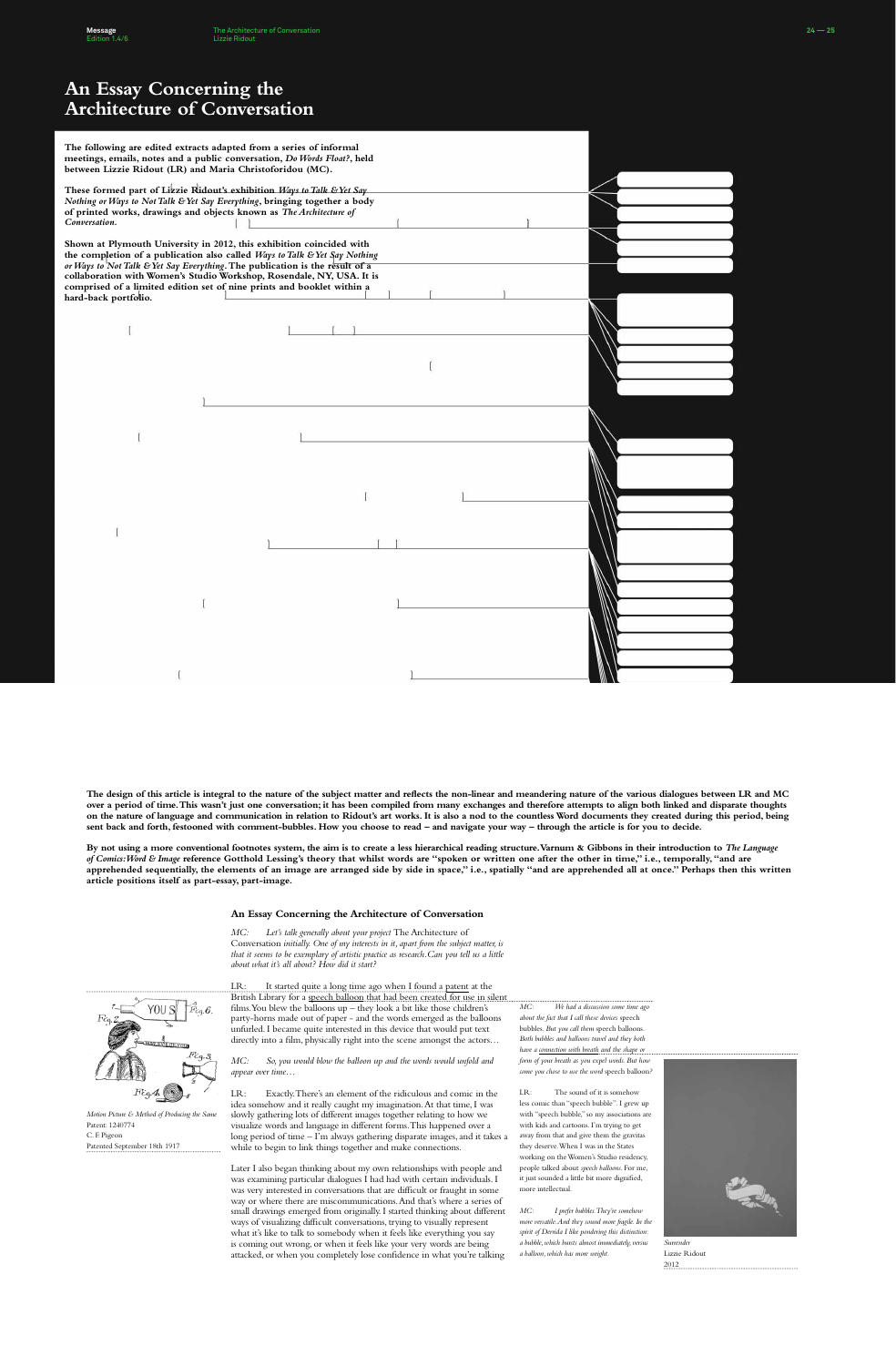### LR: Yes, that's interesting, as fragility and physicality are something I've considered a lot when creating my own speech balloons. Beyond comics, historically and culturally the spoken or thought word has been represented in images in different ways, some making words more tangible than others. Looking at European history alone, back in the 1400s significant maxims were referenced in paintings through the inclusion of objects with symbolic meaning. Actual words also adorn physical objects, adding information that would otherwise be impossible to "read" in an image alone. *Salvator Mundi / Christ Blessing* (Antonello da Messina, 1465) in The National Portrait Gallery, London, depicts a *cartellino* or *small paper* in front of the figure of Christ, with text stating: MILLESIMO QUATRICENTESIMO SEXTAGE / SIMO QUINTO VIII INDI ANTONELLUS / MESSANEUS ME PINXIT *(*Vigni & O'Sullivan 1963, p.23). This translates roughly as: "In the year 1465 of the eighth indiction Antonello da Messina painted me."

Later in the 1500s scrolls – called *banderoles* or *speech scrolls* – were used in paintings to represent speech or as a visual device to add an outside narrator to the story. There are several wonderful examples of the former, as a set of woodcut prints in *Foxe's Book of Martyrs* (Foxe 2009). One, entitled *The Execution of William Tynedale*, depicts Tynedale tied to a stake at Vilvorde Castle, Flanders. Tynedale translated the Bible from Latin into English, believing that God's word should be read by all. For his hard work he was charged with treason and heresy and sentenced to death. Tyndale's final words, spoken "at the stake with a fervent zeal, and a loud voice," were reported as: "Lord! Open the King of England's eyes" (Foxe 2009, p.20). These significant words are depicted in a typical

LR: Jackendoff (2005, pp.53-55) talks about language as a pairing of *expressions* and *messages*. Expressions are the *outer* or *public* element to language - the utterance or gesture that can be physically perceived by the person being spoken to. The message is the *inner* or *private* aspect of language, in other words the thoughts or concepts that the speaker transmits to the addressee, through the aforementioned expression. In order to convey a message, one needs to do more than just mentally represent it, one needs to be able to express it to the listener too. So a speaker will make a mental representation of what he/she wants to say, then this is in turn converted into a series of expressions or movements of the tongue, teeth and lips. These resulting noises are then converted by the addressee from exressions back into mental representations. So, you can see that there are multiple occcasions in even a simple exchange when there is opportunity for understanding to go awry.

LR: Yes. It's a theme that keeps cropping up: how hard it is and how communication is somehow ineffective… it doesn't always work. A lot of the time, we communicate poorly actually, and what we're thinking and what we're saying don't necessarily always correlate. Perhaps we never had the words to say what we were thinking in the first place. So, when I talk, what I'm trying to explain may not always actually be clear to you for a number of reasons.

LR: I'm not a comics artist, but I'm intrigued by the unique place that speech balloons in comics occupy, poised between text and image. As an artist/designer/

LR: Returning the idea of physicality and your earlier mention of breath as a container for words, in my own speech balloons some are definitely more breath-like than others. You can imagine them easing quite gently out of a person's mouth. And they're less comic. Ghostly even. *Surrender*, the pink piece with the white flag, is an exception and refers to those Renaissance banderoles and the sorts of religious paintings and dramatic scenes they often occurred in. Banderole is also the name given to the streamer tied to the top of a knight's lance. So the piece endeavours to bring together all these different meanings. To me *Surrender* has a more comic-book feel to it – flat and solid and garish. And yet the act of waving a white flag of surrender during battle has an incredibly poignant potency to it. I imagined a white flag being thrown in the air amidst total carnage and devastation. Hence the choice of vibrant colour. Simultaneously that act of a floating flag of surrender *does* remind me of something that you might see in a Tom & Jerry cartoon after something dreadful has happened to poor Tom.

about half way through and all the oomph from your words is lost. A larger series of drawn speech balloons followed.

*MC: So you're investigating the awkwardness of conversation and the whole experience between human beings in their most normal exchanges and showing that it's actually quite difficult! In your work there's always something about the difficulty of communication…*

*MC: Yes. But also to think that somehow the speech bubble captures all this, and brings it all together, says something about all the different operations of language. And, it isn't just speaking, it's also tied in with listening, understanding, reading and writing and just generally trying to pass on information.*

LR: I think it's an interesting cliché to work with. It's just...

*MC: You say it's a cliché but I don't think it's a cliché. I don't think there are many studies on the speech bubble, are there?*

LR: Yes – it's not about specificity or telling people what the meaning of each speech balloon is, it's about allowing the viewer to create that

LR: Well, there have been analytical texts written from the perspective of creating comic strips, David Carrier's excellent *The Aesthetics of Comics* (2000) is a good example. Scott McCloud also discusses them in *Understanding Comics*, as do Robert Varnum and Christina T. Gibbons' selection of essays in *The Language of Comics:Word & Image*. (2001) But there's not so much that brings together this theoretical analysis with practice-based research that isn't tied back directly to comics – or not that I've found. I'm interested in what it really is to *say something* and the speech balloon seems like an everyday, yet curious graphic device that we've come to use very lightly, flippantly, just to state that *this is speech.* I'm proposing that there are more opportunities to explore tone, or cadence or emotion, or how language and communication function, via the speech balloon. Certainly the deeper you dig into this one device, the more questions are raised about the difference between words and images, how we look and read and interpret, and the differences between speaking, hearing and writing. This code that we understand from comics coalesces all these ideas into one singular, visual form.

communicator working with words and pictures, it's this paradoxical quality that makes them so interesting and gives them such scope for both theoretical and practical enquiry. Khordoc (2001, pp.156-157) affirms this in her essay examining visual sound effects in Asterix: "…the balloon, one of the traits unique to comics, marks the intersection between image and word. This seemingly innocuous black oval is simultaneously the separation between the panel's illustration and its accompanying text, and the link between them." She goes on to state: "Speech balloons are in effect the link between the text and the image, but they themselves are also constituted of text, albeit implied, and image. If the presence of the balloon symbolises a message, then it can be considered a form of text, for as stated earlier, the balloon does not simply signal the presence of text, it actually implies the message, 'I'm speaking.' It is also image because the balloon's form is indeed a drawing – it is not made up of letters and words, but of a drawn, black oval" (Khordoc 2001, p.160).

LR: This idea goes back further. John Locke wrote on the subject of the imperfection of words in *An Essay Concerning Human Understanding* in 1689, a plea to the learned to respect words, and words as signs of ideas. He refers to this dance between the speaker and the listener: "To make words serviceable to the end of communication, it is necessary, (as has been said) that they excite, in the hearer, exactly the same idea, they stand for in the mind of the speaker. Without this, men fill one another's heads with noise and sounds; but

speech scroll.

[For a more detailed examination of the history of speech balloons read the essay 'Showing Saying.' (Ridout 2012)]

*MC: Speaking operates in a particular time, limited by historical specificity, or not. But somethig interesting happens when we see the speech bubble as a physical object. If in Hermeneutics art is reduced to its interpretation, or a description of form (image < language), in your work speech is reduced to visual physicality or a form of a description of ideas (image > language). You seem to be showing us* how it is what it is, *even that it* is what it is*, rather than trying to show us what it means.*

LR: According to Bakhtin, words always have a history, or a succession of what perhaps we could term as *pre-existences*. As he points out: "Any speaker is himself a respondent to a greater or lesser degree. He is not, after all, the first speaker, the one who disturbs the eternal silence of the universe" (Bakhtin 1953, p.71). He also states: "Utterances are not indifferent to one another, and are not self-sufficient; they are aware of and mutually reflect one another… LR: Below is a photograph I took in a former convent in Mexico back in 2007, of a less conventional portrayal of the spoken word. These old paintings – of which I only took a couple of pictures – were on all the walls of one room in the convent with no information about them anywhere. I couldn't speak Spanish, so I

have no idea when they were painted, what they were called, what they were about or what the words are that are written on them. They show (I assume) religious characters speaking to God, and their words are depicted as Latin letters radiating from the speaker's mouths. But what was most interesting was that in this particular convent all the nuns would have taken a vow of silence. There's something intriguing about a building full of people who don't speak surrounding themselves with images depicting words and speaking. I have no idea whether the pictures had been put in there afterwards or whether they would have been there at the time the nuns were there. I've also not seen other paintings in which words have been shown in quite this way, without them being contained by banderoles.



*Photograph of a painting containing visualised spoken words* Photograph by Lizzie Ridout 2007

*MC: Yes, beyond the spoken word, you've been talking about other issues relating to looking and reading, listening and sound. Another important thing is that your images of types of speech balloons demonstrate that it's not about what is actually* being said*, not specific narratives, it's about the* position *of the speech subject or* the way *that you're speaking.* 

meaning or narrative for themselves. Allowing it to become personal.

*MC: If the act of conversation is reduced to these physical bubbles, it allows us to attempt to tame speech. What are we left with if we take away the words? We are left with the ideas before they are made into words. And silence!*

*This brings me round to the texts and theories that you've been reading. I know that certain ones that have helped form this project. Can we talk a little about them?*

LR: Yes… Mikhail Bakhtin's ideas and his essay*The Problem of Speech Genres* (1953) has been very significant in this body of work. One aspect of the paper that is interesting is that Bakhtin criticizes the predominant 19th-century linguistic theories, considering them oversimplistic in their approaches.

He felt that they presented only scenarios in which one person speaks and never considered the fact that there's a listener too; there's someone who perceives those words. It was always a single, individual saying something in isolation and, usually, completely alone. The suggestion is that the listener is an entirely passive person who simply absorbs and doesn't bring anything to the dialogue. Of course, as a listener, you interject, you become involved in a conversation. You're part of a dialogue. And importantly, as a listener you interpret.

Bakhtin also discusses the way in which words are interconnected and how we mistakenly believe that the way that we each speak is individual, but actually, the manner in which we express our words is dictated by our parents, our friends, our community, the TV, by what books or newspapers we read, by the working world that we live in: by everything around us. It's not that personal, actually. We're always repeating what we hear, or read, or have grown up with. We're part of a system of utterances.

*MC: For me, the important thing that Bakhtin introduces there is the concept of the* atom*. The atom is the minutest article of speech when you are trying to communicate, like the sound of the voice. And throughout the text he keeps introducing different aspects or qualities of the atom. He never gives a precise*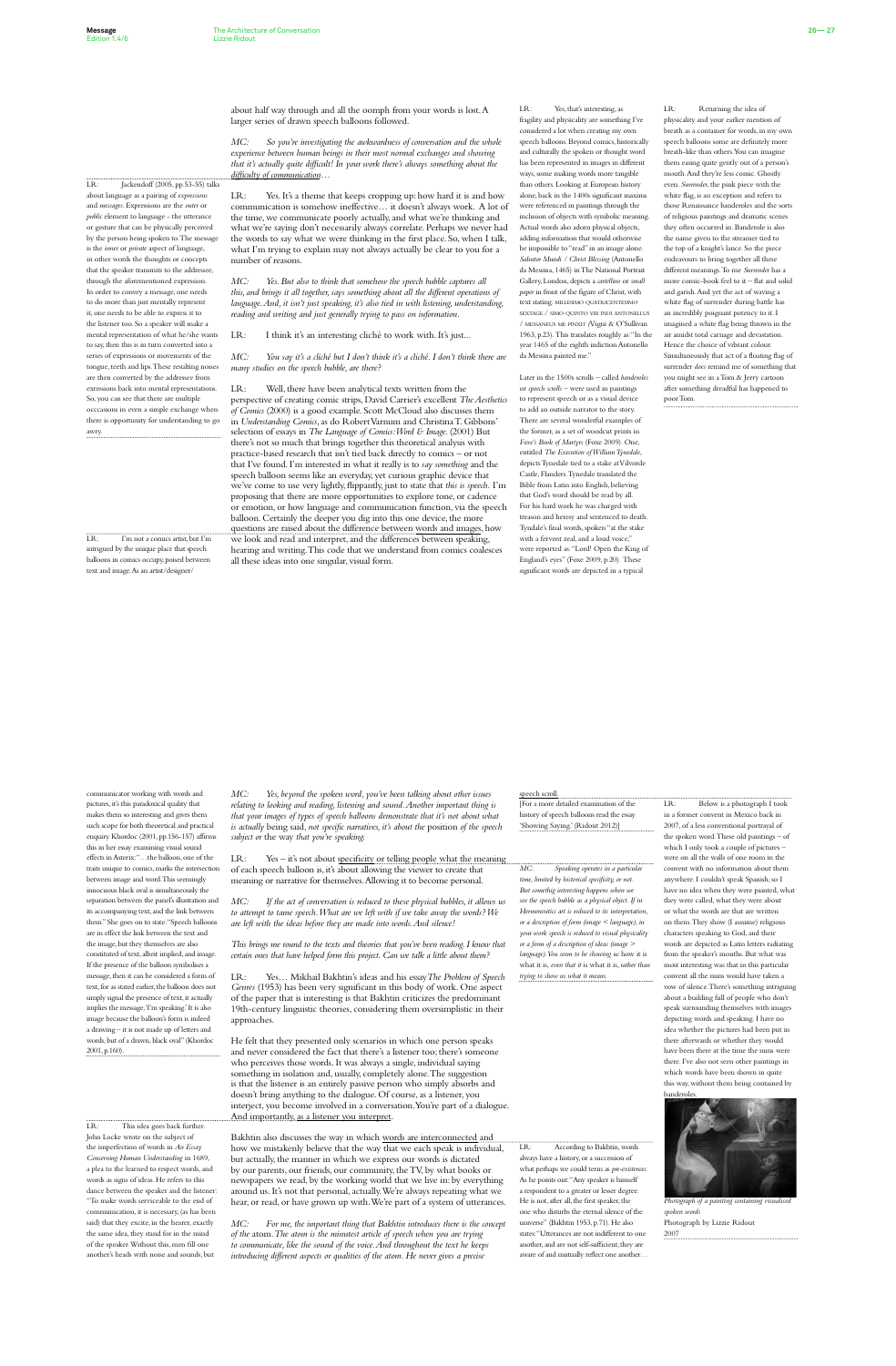convey not thereby their thoughts, and lay not before one another their ideas, which is the end of discourse and language"(Locke 2009, pp.68-69).

*Shadow of a Whisper from Beneath 1000 Pages*

Lizzie Ridout 2012

LR: *Shadow of a Whisper from Beneath 1000 Pages* goes back to Derridean principles in some ways, I suppose. I wanted to produce a print whose material is true to the concept of the words. To me, a whisper isn't full, it's evanescent, it's diffused and it lacks the full personality of the speaker's voice. The *OED* describes whispering as: "To speak softly 'under one's breath', i.e. without the resonant tone produced by vibration of the vocal cords; to talk or converse in this way, esp. in

Each utterance is filled with echoes and reverberations of other utterances to which it is related by the communality of the sphere of speech communication… Each utterance refutes, affirms, supplements, and relies on the others, presupposes them to be known, and somehow takes them into account" (Bakhtin 1953, p.91).



Christopher Norris (1988, pp. 7-8) briefly summarises Derrida's theory: "Speech

enjoys priority by virtue of its issuing from a self-present grasp of what one means to say in the moment of actually saying it. And when we listen to the words of another such speaker, we are supposedly enabled to grasp their true sense by entering this same, privileged circle of exchange between mind, language and reality. Communication thus becomes ideally a kind of reciprocal 'auto-affection', a process that depends on the absolute priority of spoken (self-present) language over everything that threatens its proper domain. And *writing* constitutes precisely such a threat in so far as it is cut off at source from the authorising presence of speech. Writing is condemned to circulate endlessly from reader to reader, the best of whom can never be sure that they have understood the author's original intent. Its effect is to 'disseminate' meaning to a point

*Our Speech is Filled with Others' Words [After Bakhtin]* Unpublished material from Lizzie Ridout's sketchbook

2010

*definition but he gives you this idea which I think is also expressed in your images: of trying to communicate, of trying to express yourself, of turning around to address and speak to someone. It seems that the atom is connected not with the words of a spoken sentence but the individual desire and effort to communicate every time we speak.* 

*You mentioned earlier that Bakhtin seems rather angry about the way communication unfolds, and the essay is called the* Problem *of* Speech Genres. *Again, we come across problems when communicating. It's always problematic speaking, writing about speech and language. Anyone who investigates speech, bumps against certain barriers and gets stuck in the same areas because the tools used to solve the problem are the problem itself. This complication makes me think of Derrida. Can you talk a little about Derrida and his influence too?*

LR: It's Derrida's approach, his methods of deconstruction that I find interesting. It encouraged me to think about breaking language down to its component parts, of scrutinizing words and questioning assumed meanings. To examine the machinery of language. Derrida interrogates the conventions of language itself. This seemed to be a strategy to apply to making images about how language works too. Derrida discusses the written word and how in conventional Western philosophy it is considered the enemy of speech. Derrida argues against the premise that speech is the purest way that you can express your thoughts and that the minute you try instead to write speech down, it becomes distant from the purity of the idea in your mind. Derrida also repeatedly returns to the etymology of words to form his arguments. With these methods in mind, a project emerged that examines words as images and images as words.



**Deleted Exclamat** Lizzie Ridout 2012

*MC: Yes. Derrida deconstructs those ideas about the primacy (purity) of speech in Western metaphysics. Barbara Johnson in her introduction to Derrida's*  Dissemination *says that Derrida is primarily a reader, "a reader who constantly reflects on and transforms the very nature of the act of reading," and deconstruction is a special kind of reading of theoretical texts; something which I thought your work does. You're reading the* whole idea *of the speech bubble and speaking in a way that examines elements that are normally ideas taken for granted. Deconstruction investigates the relationship between statements in a text, the language patterns beyond the actual words as well as a meticulous analysis of the words themselves to reveal a reality hidden in the text. He talks about presuppositions in a statement, not what it means but where is it being made from. What is propelling it outward? It's not about what is being said.*

Maria, you mention "revealing a reality hidden in the text." This issue of realities is important in this project. David Carrier, (2000) talks a little about it in his book. In comics, speech and thought balloons are the physical representation of spoken and thought words. And, they're flat within the image frame. If you accept this truth and proceed, and were to convert a cartoon world into our own *actual* world, our lived reality, how, and in what form would speech balloons exist? Would speech – and therefore speech balloons – be three-dimensional? Are they containers? Then they would have mass and volume, they could be solid or filled with air, they could be transparent or white. And would they – and the words that are placed within them – hang? Or would they float? In a way of course, this is just nonsense speculation, but it does make you realize that we just ignore – or simply accept - the fact that when you look at a comic strip it is filled with these big speech balloons that break up the image sequence. In comics, words become palpable. They are things. And can be treated as such.

This is intriguing then, because words – unless written – are completely non-physical. You speak them and they're gone. But also they do have real physical presence. Words can break you and beat you and..

*As I see it, Derrida relates to your investigation in "the connection between* 

*brain and mouth: the interrelation between the message and the expression of the message"(Ridout Forthcoming). What is actually being said, the message, is* 

> where the authority of origins is pushed out of sight by the play of a henceforth limitless interpretive freedom."

We've talked previously about this, Maria. Would you talk a little again about the story of Midas with regards to the ideas of containers for words and the unlikely ways that words can be expressed?

There's a wonderful series of comic strips created by Winsor McCay in the early 1900s called *Little Nemo in S* Each story describes a dream that Little Nemo has, and as part of that dreamworld, McCay also begins to question the physicality of the comic as a medium. In one particular strip a speech balloon grows and multiplies throughout the sequence, until the characters are almost drowning in speech balloons. They become actually physical. It's a very powerful image.

LR: …You can break and beat words back. I keep thinking about how wonderful it would be if there was a device for speaking words but which could also somehow rewind or obliterate them all too. I started to imagine what this object might be. But I always tie myself in logistical knots! Pencils that write whilst simultaneously erasing? Or perhaps pencils that destroy themselves? I seem to keep returning to undoing things, or somehow deleting them. And the damage that words can do.

I created *Deleted Exclamation* for the *Ways* 

*to Talk…* publication as a response to these thoughts. It was a far simpler way to approach this subject that I was confusing myself over. When you're dealing with ideas that you are almost drowning in, sometimes it really helps to return to something familiar, something you know.

the ear of another, for the sake of secrecy." I wanted to try to represent that aspect in terms of the form of the balloon (it mimics a very common style of speech balloon used in engravings throughout the 1700s), but also how that form was printed, and what it was printed with. I guess on a very simplistic level I was trying to find a way to create a piece of work in which, when reduced down to its component parts of subject, title and material, it returned to one basic truth.

In the States I managed to get hold of white carbon copy paper. (Over here we only have it in blue and black.) The beauty of copy paper is that it makes rather imperfect copies of typewritten text. As a kid I used to see how many copies of a text I could make at any one time, by putting a whole wad of paper and carbon paper through the typewriter. The copies at the bottom of the pile are almost illegible. It's like a visual form of Chinese Whispers. Information is lost.

I made relief prints using stencils, and rather than wetting the paper as you would normally do with a print, so that it holds the ink well, I left the paper completely dry. An essential ingredient was left out. The beauty of this was that the white copy paper left a chalky, dusty white impression on the white stock, and much of the detail, the real information on the stencil, disappears. You're left with the architecture of the speech, its structure, but no sense of its details.

When you touch the print, the residue comes off on your hands. So for me, not only is this speech balloon "parched", it also shows merely a suggestion of itself, and it's deteriorating all the time. Perhaps it shows spoken words that have been shoved in a box in your mind for a long time and forgotten about.



*Little Nemo in Slumberland* Winsor McCay Published in The New York Herald, on Friday January 2nd, 1910 Image courtesy www.comicstriplibrary.org

*superseded by the overall expression of the speaking subject.* 

*MC: Also elevate you and make you glad! Yes, this idea of words' physicality really captured my imagination when I read your text for* Ways to Talk…. *This suddenly introduces the question of where words go once they've come out of our mouths. What happens to them? They disappear. But in actual fact really they hang around and they can carry such a weight.* 

*But of course all these things are also the expression of something else: the machinery of thought suddenly being made audible (and in your case visible) and entering the world. And so when you talk about containers I can't help but start to think about different containers where your speech might be captured. Although of course this is an oxymoron because spoken words do ultimately just disappear.* 

*MC: The remarkable aspect of the myth of Midas is the movement of the speech, but not by the means of a human or paper or a book, as we would normally expect. The words travel independently because they have physicality, a life of their own.*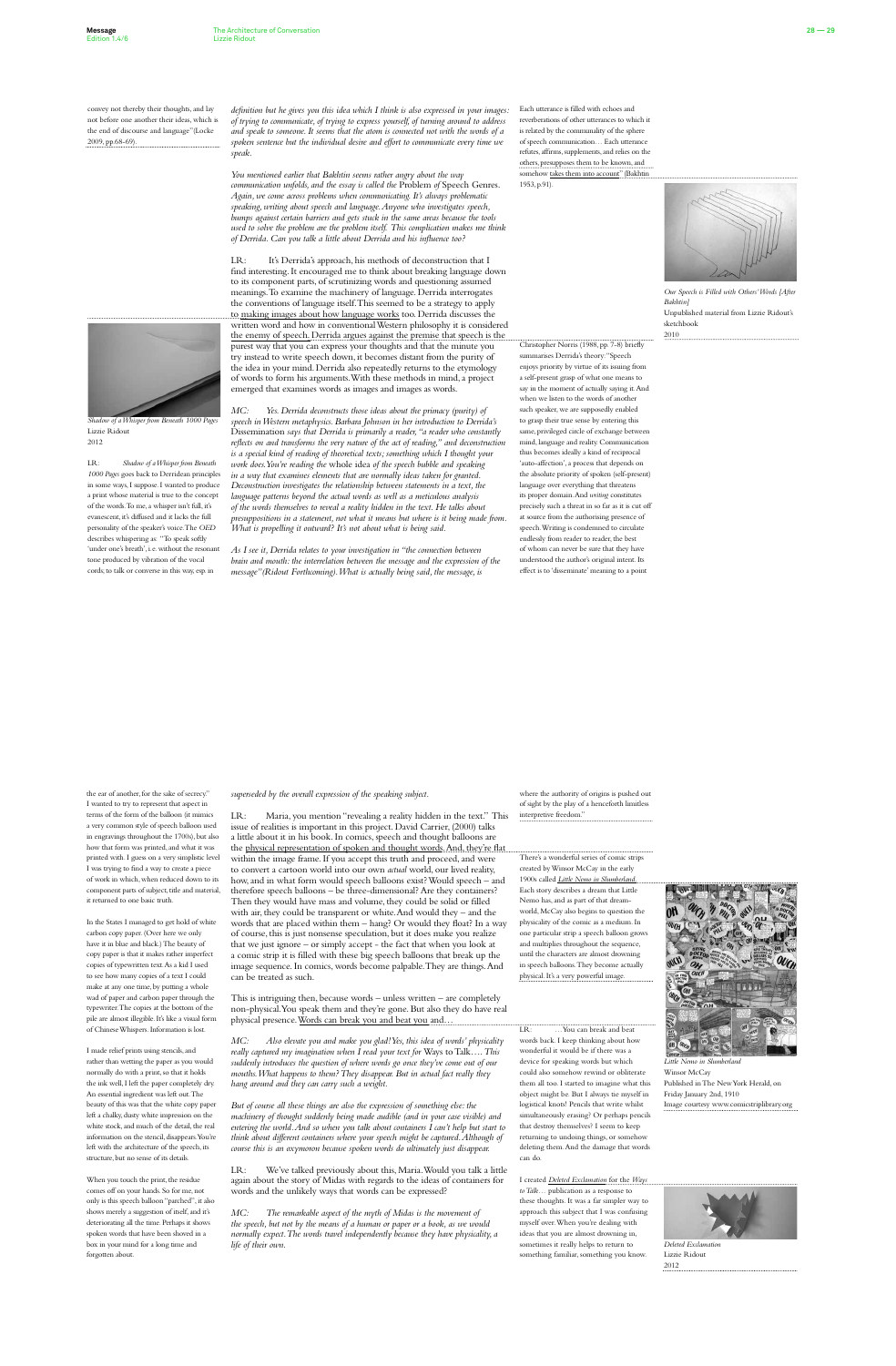One of the asides of the whole process was that there were all these little pieces of carbon paper left over after I had finished printing. And they're just like little skeletons, all limp, used, with the life taken out of them.

*MC: In reference to this, in Aldous Huxley's book* The Island *(1962) words become solid and independent when they inhabit a bird. An idealistic community who live on a secluded island have taught mynah birds, who are good at imitating sounds, one word -* Attention*. The birds fly around carrying that one word that often seems to come from nowhere, roaming freely in the woods.*

For me that's paper. I wanted to represent speech on paper somehow and then find a way to remove or destroy it, whilst leaving some vestige that implies its existence. The pink "bang" represents something you would like to retract or that you even wish you'd not said at all. It's a pretty crass symbol, in fluorescent pink, mimicking those "sale" stickers you sometimes see in shop windows. I made many versions of these and put them through a printing press over and over again, only each time I crumpled them up a little more, so that the pressure imprinted the creases onto the bang. Over time and repeated pressings they began to look distressed and rather sorry for themselves, like a letter that has been screwed up and discarded because it doesn't read right. Banishing the word, orchestrating its demise in this way was somehow quite satisfying.

*Dialogue of the Deaf* Lizzie Ridout 2012



A *Deleted Exclamation on the Printing Press* Photograph by Lizzie Ridout

2012



*Excoriate* Lizzie Ridout 2012

LR: It's a wonderful story. I didn't actually know that part of it. I knew about Midas's touch of gold but not more than that…

> LR: One of the things that I didn't include in this exhibition but which also touches on the idea of physicality were the speech balloons that I made using a rifle while I was making *Ways to Talk…* at Women's Studio Workshop. There's a man

*MC:* Now that the publication is complete, can I ask where you think you'll *go next with this body of work? One thing I've noticed with the series of prints is that although you examine dialogue, you actually only ever represent one side, one speaker, a monologue in this… Can you talk about this a little more?*

*LR*: It's a really valid observation. Maybe I've fallen into a similar trap as the 19th-century linguists that Bakhtin criticized! The pieces may be responses to another invisible speaker, or a comment thrown out to an invisible listener. But only occasionally do we get any impression of those listeners' presence. Two pieces sit apart from this, *Dialogue of the Deaf* and *Soliloquy.*



*So the story of King Midas is one we were told at school. King Midas, after he's had all the trouble with everything he touches turning to gold, goes and begs to have his gift taken back. And he's granted this. But then unfortunately, he gets himself into trouble again by offending Apollo, the god of music. Opinions vary on exactly what offended Apollo, but let's just say that he simply didn't like Midas's music. Apollo got angry with him and adorned him with a pair of donkey ears. As a result of this, King Midas had to go around wearing a turban to hide the ears and nobody knew the reason for this apart from his barber. Midas's barber swore that he wouldn't reveal the secret, but, like with any good secret, he just couldn't hold it in anymore, and one day he went down to the bottom of a field, dug a deep hole and shouted the secret aloud into it, "King Midas has a pair of big donkey ears," thinking that no one would ever know or hear. Unfortunately for him though, a cluster of reeds grew at the very spot where he had dug the hole so every time the wind blew, the reeds would sing out "King Midas has a pair of big donkey ears."And the river heard these words and carried them everywhere too. So everyone, even now, knows that King Midas had donkey ears.* 

*This myth offers the idea that words can have presence, which can live on beyond the speaker; they can transfer and travel through space and time, without the need for any other device to carry them other than themselves.*

*Dialogue of the Deaf* is very simple, and represents two speakers. Each speaker is signified by a colour, one being a lighter shade of the other. Their speech is "back to back," in the fold of the print, but the "tails" from each speech balloon turn away from one another.

*Soliloquy*, though titled to appear like a monologue (a soliloquy refers to someone speaking their thoughts aloud, usually uninterrupted), does bring me back to Bakhtin's theories about dialogue. In his criticism

*Silkscreen Stencil for Soliloquy* Lizzie Ridout 2012

*Colloquy* Lizzie Ridout 2012

called Woody who works there and he's the one who seems to sort everything out. Any problem and he finds a solution – he's quite remarkable, quite a genius. One afternoon he came into the studio and he saw some laser-cut speech balloons that I'd been testing out for the edition on the wall. We started talking about how they had been made, and

I explained to him about laser cuts and what laser cuts were, and he just said straight away "you know, we could do a really nice one where we could just shoot at the paper with a gun."And so that's exactly what we did.



*Woody Practising His Aim at Shooting Paper in the Distance* Photograph by Lizzie Ridout 2012

We went off into the woods with an old rifle and shot at a wad of paper with the template of a speech balloon in wood over the top to act as a block. It was brilliant – I learned how to shoot with a real old rifle! This is something I never would have conceived of actually being able to do here in the UK. Perhaps more than anything this highlights the benefits of doing residencies and why in creative practice it is so important to leave the place you know. It's about acquiring new ways of seeing and positively altering views on subjects you think you know inside out. This comes through dialogue with people who are experts in different fields.

of the imprecision of linguistics and also of the loose definition of the term *speech*, he asks: "But what sort of thing is this *speech flow* and what is meant by *our speech*? What is the nature of their duration? Do they have a beginning and an end?" (Bakhtin 1953, p.70). He goes on to talk about the boundaries of an utterance, the speaker's *speech plan* or *speech will* and the *intonation of finalization* (Bakhtin 1953, pp.71-77). As terms, these are interesting when thinking about creating an image on a page, and exploring the relationship between the creator (speaker) and the reader

(listener and/or respondent).

For a start, *Soliloquy* is deliberately by far the largest of all the prints, is printed on both sides of the paper and has to be twice unfolded by the reader in order for the whole thing to be viewed. So it requires interaction. Perhaps initially we don't percieve the true length of the speech (image), but through interaction we soon do. In the way that you may plan what it is you're going to say (whether you in fact get to say it is another matter) you also plan the creation of a drawing on a page. You tend to think about the composition and how you want the image to balance with white space. In this instance the screenprint butts up awkwardly against the edge of the sheet, like it was ill thought through and badly planned. Perhaps this soliloquy is hurried, or cramped by the interjection of another.

*MC: You also seem to be thinking in terms of three dimensions more recently. This has already begun with* Colloquy*, hasn't it? You've talked about these sculptures almost as if they* are *the characters as opposed to merely being the*  expression *of something else.*

LR: Yes. With *Colloquy* I suppose I am creating characters, or caricatures, imagining the actual person - or people - doing the talking. A colloquy is a formal conversation between a group of people. It sounds rather formidable and serious. So I made these rotund, shiny, possibly slightly threatening balloons. But there's an aspect to them that is a little silly too: they rock slightly. It amused me to imagine suited businessmen - politicians maybe - a little portly perhaps, all caught up in their high ideas, pontificating with one another. And it's good to be working with something – resin – so reassuringly solid!

MC: *By way of a conclusion, there's a poem that I wanted to share with you from the ancient poetess Sappho, which encapsulates many of these subjects of solidity, fragility, suggestion, breath and words travelling through space and time that we've been discussing today and previously. It reads:* 

*"Although they are*

- *only breath, words*
- *which I command are immortal".*

(Andreadis 2001, p.xiv)

"We embrace, understand and sense the speaker's speech plan or speech will, which determines the entire utterance, its lengths and boundaries. We imagine to ourselves what the speaker wishes to say. And we also use this speech plan, this speech will (as we understand it), to measure the finalization of the utterance." (Bakhtin 1953, p.77)

LR: One text that has prompted me to consider three dimensions is *Gulliver's Travels* (Swift 2003). In one part of the book, Gulliver writes about the Academy of Lagado where academics are developing a language that dispenses with the use of words entirely. This is presented as being better for the speaker's health: every word that we speak after all corrodes our lungs, and therefore shortens our lives.

The aforementioned academics of Lagado propose the use of objects to represent ideas, or even the real things themselves in order to communicate with one another. And so, everyone carries bags with them, filled with objects. In order to talk, they lay these objects down on the ground. So if you want to talk about stones, then you lay your stones out. But obviously this really only works on a simplistic level… one might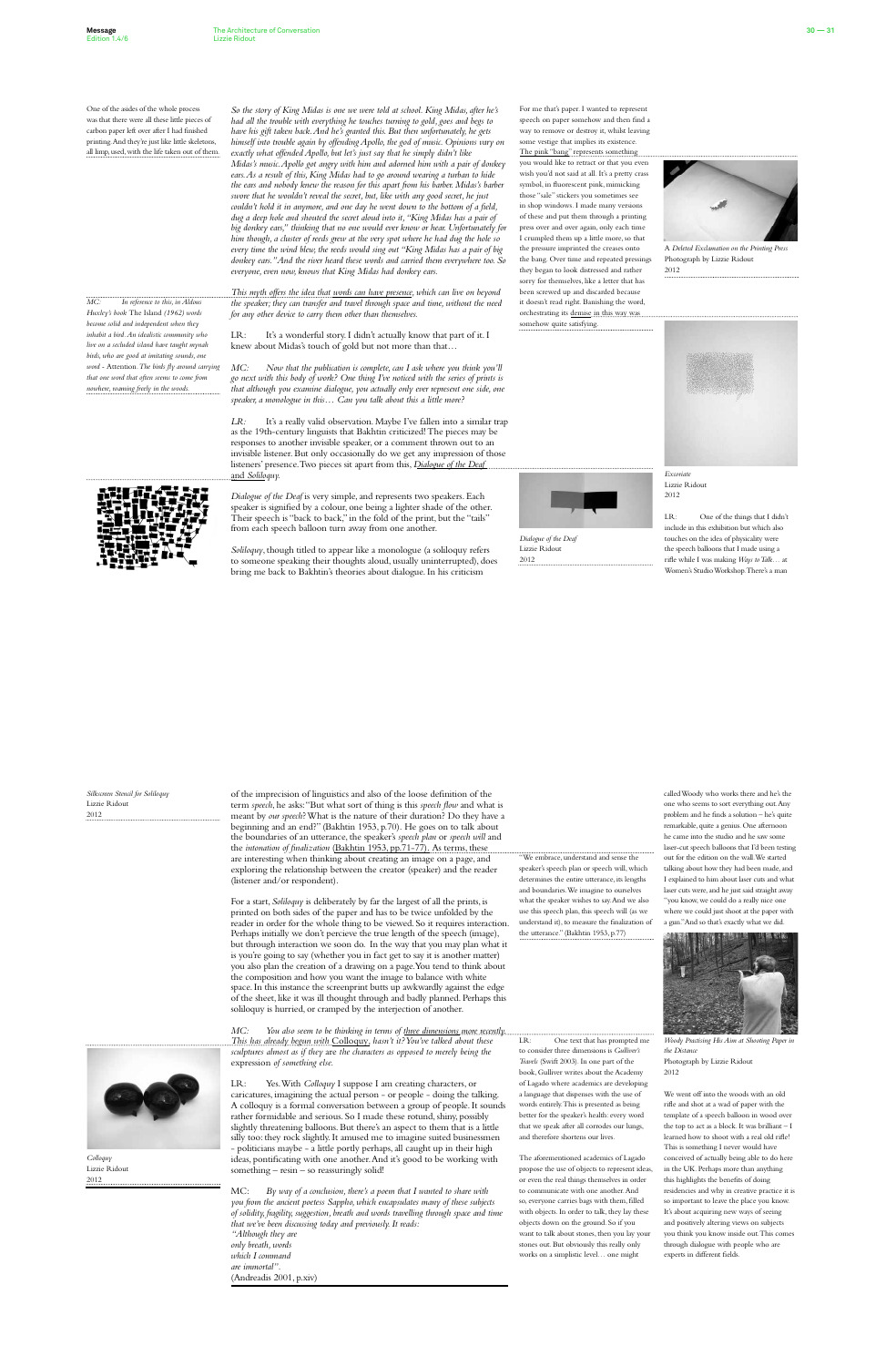somehow also need to articulate big, huge ideas and weighty premises about stones, for example, but only with objects that you can *carry*. How would one do that? You can imagine that people would end up carrying huge bags around, perhaps even require servants to carry things for them too. All in order for you to communicate.

Obviously, the more you probe into this concept, the more it becomes apparent that it is an entirely ridiculous notion. If you want to save straining your vocal chords, carrying a notepad and pen and writing (in one form or another) it is easier if you are trying to communicate with someone who understands your code. We're back at the difference between – and value in – images and words again. Varnum & Gibbons (2001, p.xi) point out each of their limitations: "while images resemble the objects they represent, words represent objects only by virtue of custom or convention. They are arbitrary symbols that are useful only insofar as their signification is commonly understood." In this instance it seems like written words beat carrying round bags of stones! But these different systems of signification, conveying meaning through images, objects and words are something I'd like to explore further.

*Paper Perforated with Lead Shot Pellets from 60 Feet* Photograph by Lizzie Ridout 2011

### **Copyright:**

all images used in this article are the copyright of Lizzie Ridout unless otherwise indicated.

### **I Begin With a Thrill; I End Without a Shut**

The word "conclusion" comes from the Latin *concludere*, which means *to shut up closely* (from *con*- meaning *completely* and *claudere* meaning *to close, shut*). This paper has been written as a means to bring together various strands of a project that has been in progress for several years. It is a piece of process in its own right. I do not seek a conclusion. As I see it, theory informs (my) practice; (my) practice informs (my) theory. And not necessarily in that order.

As a creative I am not simply a maker: I gather, I listen, I read, I think, I discuss, I write. And these do not happen independently of one another, neatly, one after the other. This process is often neither coherent nor logical. I never begin with a question, or something to prove. I begin with *a thrill*, a thrill about *something*. It's tangled and exciting – a mess of starts and middles that very slowly shift and change into something more solid, less slippery. The gathering, the listening, the reading, the thinking, the discussing, the writing aren't about clarifying answers, solutions or conclusions but rather creating and (in)forming connections and senses of meaning. These senses of meaning are influenced by the academic and the intuitive.

In his essay "Force & Signification" Derrida mused on Maurice Merleau-Ponty's comment, "My own words take me by surprise and teach me what I think." About this, Derrida wrote: "Meaning must await being said or written in order to inhabit itself, and in order to become, by differing from itself, what it is: meaning" (Derrida 2006, p.11).

Talking and writing are, for me, thinking – out loud, and on paper. Through articulation I piece this array of meanings together, but unlike in an essay, it grows outwards beyond the limits of the sheet it's printed on. As suggested in the introduction to the above conversation between me and Maria, although it is words, it also bears a likeness to an image in the way that it can be read spatially. An image of words.

Invariably, however, there is also still a pile of snippets and oddments that don't entirely fit that whole, but which remain fascinating and relevant. These fragments – images, quotes, half-formed sentences, small as yet undeveloped thoughts – that can't quite be assimilated are often where the real and ongoing delight in a body of work remains.

And it's these "unfittables" and "asides" that motivated me to write an article whose format would not require them all to be excluded.This process of mine, and the nature of the subject matter – of words, language, communication, speech, writing – begged and warranted an order and format other than a strictly linear one. The wealth of influences and ideas

interjecting, rebuking and affirming one another all help me in shooting the subject through with a multitude of perspectives.

Everything doesn't fit perfectly together or become fully realized: the loose ends, the still unravelled threads, these are the next chapter in an ongoing project. This is what *my* creative research is all about. Although there are multiple beginnings (in this case, the discovery of a patent in the British Library) and there are middles – all vast and tangled and also often revealing

and fruitful – there has not been, as yet, a "complete shut" that makes this conclusion an end.

Lizzie Ridout

### **Biographies**

Lizzie Ridout considers herself an artist, a designer, a writer, a researcher, a curator, an editor, a treasure hunter. Her work borrows working methods and theoretical practices from design, fine art and literary spheres. Much of her studio-based practice begins with recondite facts, tales, images and ideas discovered in historical source material and texts which she then examines and re-presents, creating new, interpretative pieces.

www.lizzieridout.com and sketchbook.lizzieridout.com

Maria Christoforidou is a writer, curator, designer and artist. Art of any form has been an entry point: a boat in the vast sea of theory. Her sustained concern with questions of difference, change, oppositions and collaborations has developed alongside an investigation into the operation of language, its historical specificity and etymology set against its use. Apart from agonizing over words and sentences, she investigates ideas surrounding visual essays, the "performing" of art history and the documentation of performance.

decalcomaniaproject.wordpress.com

Women's Studio Workshop is the largest publisher of artist's books in the US. Copies of *Ways to Talk & Yet Say Nothing or Ways to Not Talk & Yet Say Everything* are held in repositories at The Library of Congress, Yale University, Rochester Institute of Technology, Vassar College, Indiana University Bloomington, University of Delaware and Virginia Commonwealth University.

www.wsworkshop.org